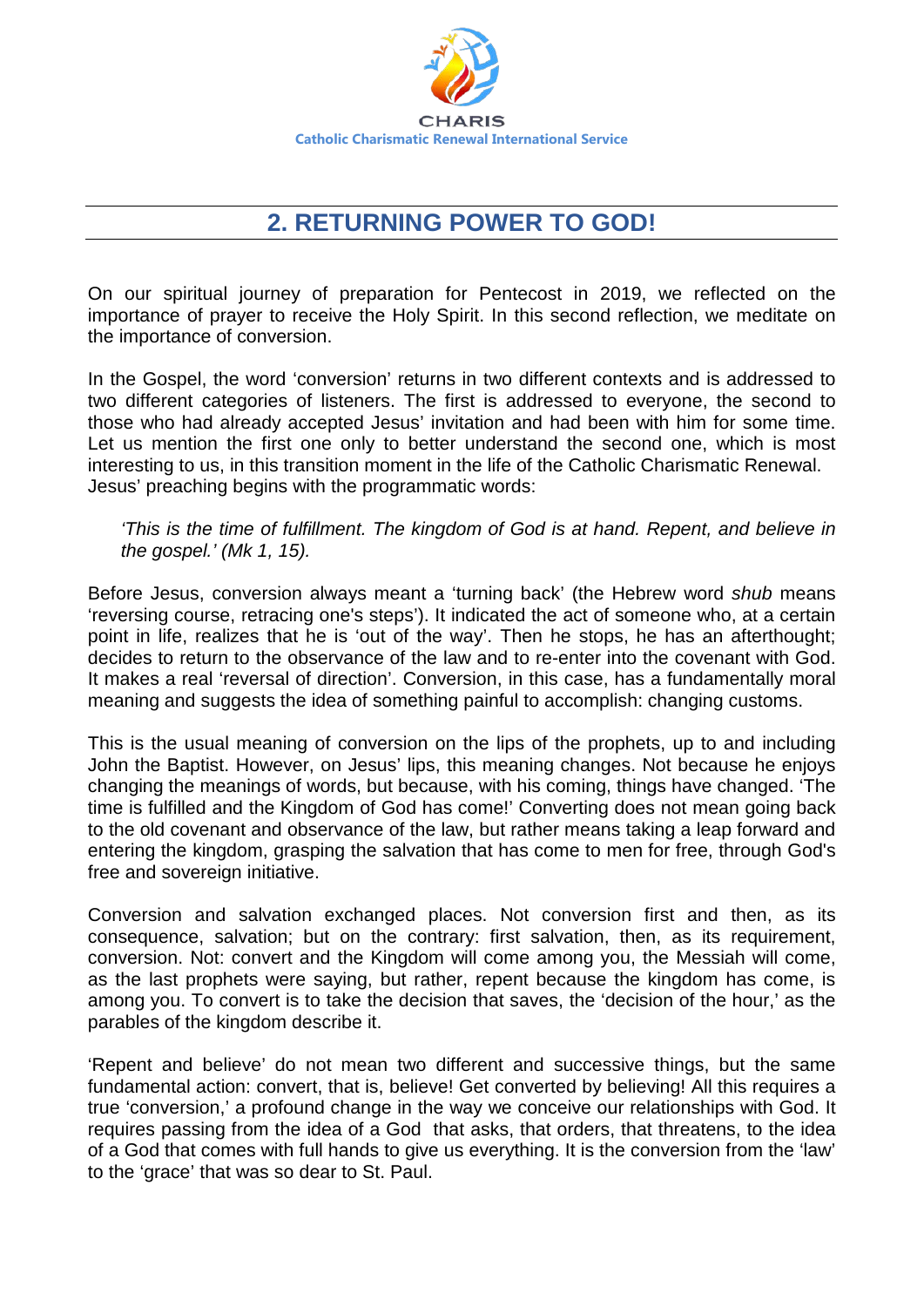

Let us now listen to the second context in which, in the Gospel, we speak of conversion:

*'At that time the disciples approached Jesus and said, "Who is the greatest in the kingdom of heaven?" He called a child over, placed it in their midst, and said, "Amen, I say to you, unless you turn and become like children, you will not enter the kingdom of heaven.' (Mt 18, 1-4).* 

This time, yes, that converting means going back, even to when you were a child! The verb used, *strefo*, indicates reversal. This is the conversion of those who have already entered the Kingdom, believed in the Gospel, have long been at the service of Christ. It is our conversion, of us who have been for years, perhaps ever since the beginning, in the Charismatic Renewal!

What happened to the apostles? What does the discussion about who is the greatest, suppose? That the greatest concern is no longer the kingdom, but its place in it, its self. Each of them had some title to aspire to be the greatest: Peter had been promised primacy, Judas was the cashier, Matthew could say that he had left more than the others, Andrew that he had been the first to follow him, James and John that had been with him on Tabor... The fruits of this situation are obvious: rivalry, suspicion, confrontation, frustration.

Returning children, for the apostles, meant returning to what they were at the time of the call on the shores of the lake or at the tax booth: unpretentious, without titles, without comparisons among them, without envy, without rivalry. Rich only in a promise ('I will make you fishermen of men') and of a presence, Jesus's own. Return to the time when they were still companions of adventure, not competitors for the first place. For us too, going back to being children means returning to the moment when we first made a personal experience of the Holy Spirit and discovered what it means to live in the lordship of Christ. When we said: 'Jesus is enough!' And we believed it.

I am struck by the example of the apostle Paul described in Philippians 3. Discovering Jesus as his Lord, he had considered all his glorious past a loss, mere garbage, in order to gain Christ and put on justice derived from faith in him. But a little later he comes up with this statement *'Brothers, I for my part do not consider myself to have taken possession. Just one thing: forgetting what lies behind but straining forward to what lies ahead.' (Fil 3, 13).* What past? No longer that of a Pharisee, but that of an apostle. He sensed the danger of finding himself with a new 'gain', a new 'justice' of his own, deriving from what he had done in the service of Christ. He resets everything with that decision: 'I forget about the past, I lean towards the future.'

How can we not see in all this a precious lesson for us of the Catholic Charismatic Renewal? One of the many slogans that circulated in the early years of the Renewal - a kind of battle cry - was: *'Returning power to God!'* Perhaps it was inspired by the verse of *Psalm 68, 35 ''Confess the power of God'*' which in the Vulgate was translated as Date gloriam Deo super Israel *'Render (reddite) to God his power.'* For a long time I considered those words as the best way to describe the novelty of the Charismatic Renewal. The difference is that once I thought that the cry was addressed to the rest of the Church and